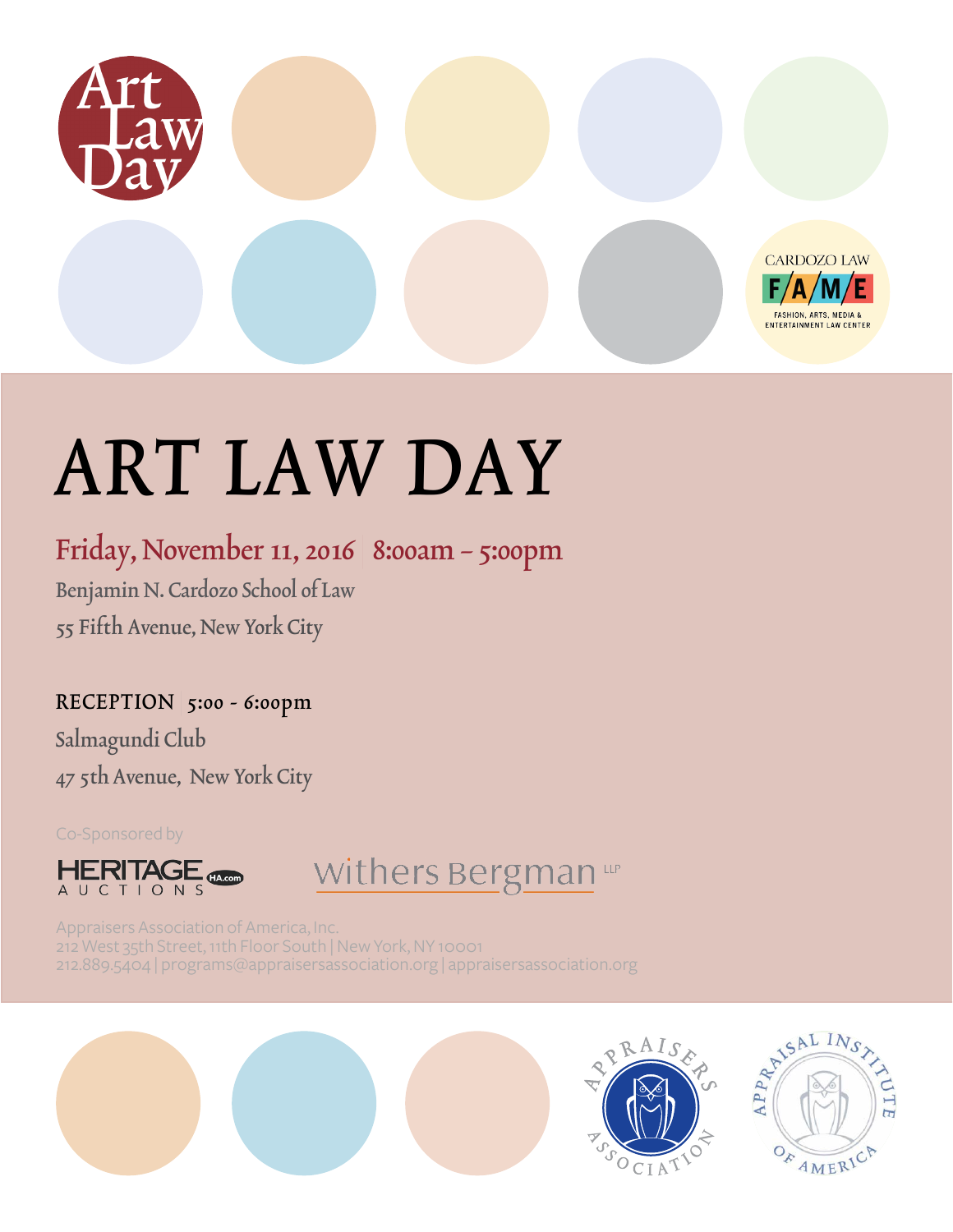



|                     | Friday, November 11, 2016<br><b>MORNING</b>                                                                                                                                                                                                                                                                                                                                                                                                                                                                                                                                                                               |
|---------------------|---------------------------------------------------------------------------------------------------------------------------------------------------------------------------------------------------------------------------------------------------------------------------------------------------------------------------------------------------------------------------------------------------------------------------------------------------------------------------------------------------------------------------------------------------------------------------------------------------------------------------|
| 8:00 am – 9:00 am   | <b>CHECK-IN AND COFFEE</b>                                                                                                                                                                                                                                                                                                                                                                                                                                                                                                                                                                                                |
| 9:00 am – 9:10 am   | <b>WELCOME</b>                                                                                                                                                                                                                                                                                                                                                                                                                                                                                                                                                                                                            |
|                     | Barbara Kolsun, Professor of Practice<br>Co-Director, Fashion, Arts, Media & Entertainment (FAME) Law Center<br>Deborah Gerstler Spanierman, AAA, President, Appraisers Association of America                                                                                                                                                                                                                                                                                                                                                                                                                            |
| 9:15 am – 9:45 am   | KEYNOTE ADDRESS: The Peter Doig Authentication Case                                                                                                                                                                                                                                                                                                                                                                                                                                                                                                                                                                       |
|                     | Tibor L. Nagy, Jr., Partner, Dontzin Nagy & Fleissig LLP<br>Mr. Nagy, the attorney for the artist Peter Doig, will share lessons learned from the<br>recent case.                                                                                                                                                                                                                                                                                                                                                                                                                                                         |
|                     | <b>EMCEE</b><br>Kathleen Guzman, Managing Director, Heritage Auctions                                                                                                                                                                                                                                                                                                                                                                                                                                                                                                                                                     |
| 9:45 am – 11:00 am  | PANEL: Zombie Art<br>Sponsored by Herrick, Feinstein LLP<br>It is little known that many artworks that were severely damaged or even<br>considered a full loss for insurance purposes are still being sold or exhibited,<br>becoming what is sometimes called "Zombie Art." This session will consider in-<br>depth and at international level the many legal and commercial issues related to<br>this kind of artwork and its possible circulation and evaluation.                                                                                                                                                       |
|                     | Mary Pontillo, Vice President, DeWitt Stern<br>Howard N. Spiegler, Partner; Co-Chair of Art Law Group, Herrick, Feinstein LLP<br>(co-moderator)<br>Massimo Sterpi, Partner, Studio Legale Jacobacci & Associati (co-moderator)<br>Elizabeth von Habsburg, AAA, Managing Director, Winston Art Group                                                                                                                                                                                                                                                                                                                       |
| 11:00 am - 11:15 am | <b>COFFEE BREAK</b>                                                                                                                                                                                                                                                                                                                                                                                                                                                                                                                                                                                                       |
| 11:15 am - 12:30 pm | PANEL: The Nitty-Gritty on Knoedler: The Details and the Practical Take Away<br>Insights, information and practical tips gained from the Knoedler scandal.<br>A leading attorney, high-powered art advisor, and FBI agent discuss the recent<br>Knoedler case and its aftermath. In addition to gaining an understanding of<br>what has happened in the criminal and civil cases to date, the Panel will discuss<br>how Knoedler has affected the art market and what it has to teach us about how<br>we deal with potential authenticity issues in the future. As a bonus, one of the<br>Knoedler fakes will be on view. |
|                     | John R. Cahill, Principal Partner, Cahill Partners LLP(moderator)<br>Megan Fox Kelly, AAA, Megan Fox Kelly Art Advisory<br>Emily Reisbaum, Partner, Clarick Gueron Reisbaum LLP<br>Meredith A. Savona, Special Agent, Federal Bureau of Investigations -                                                                                                                                                                                                                                                                                                                                                                  |

 *New York Office / Art & Antiques Investigations*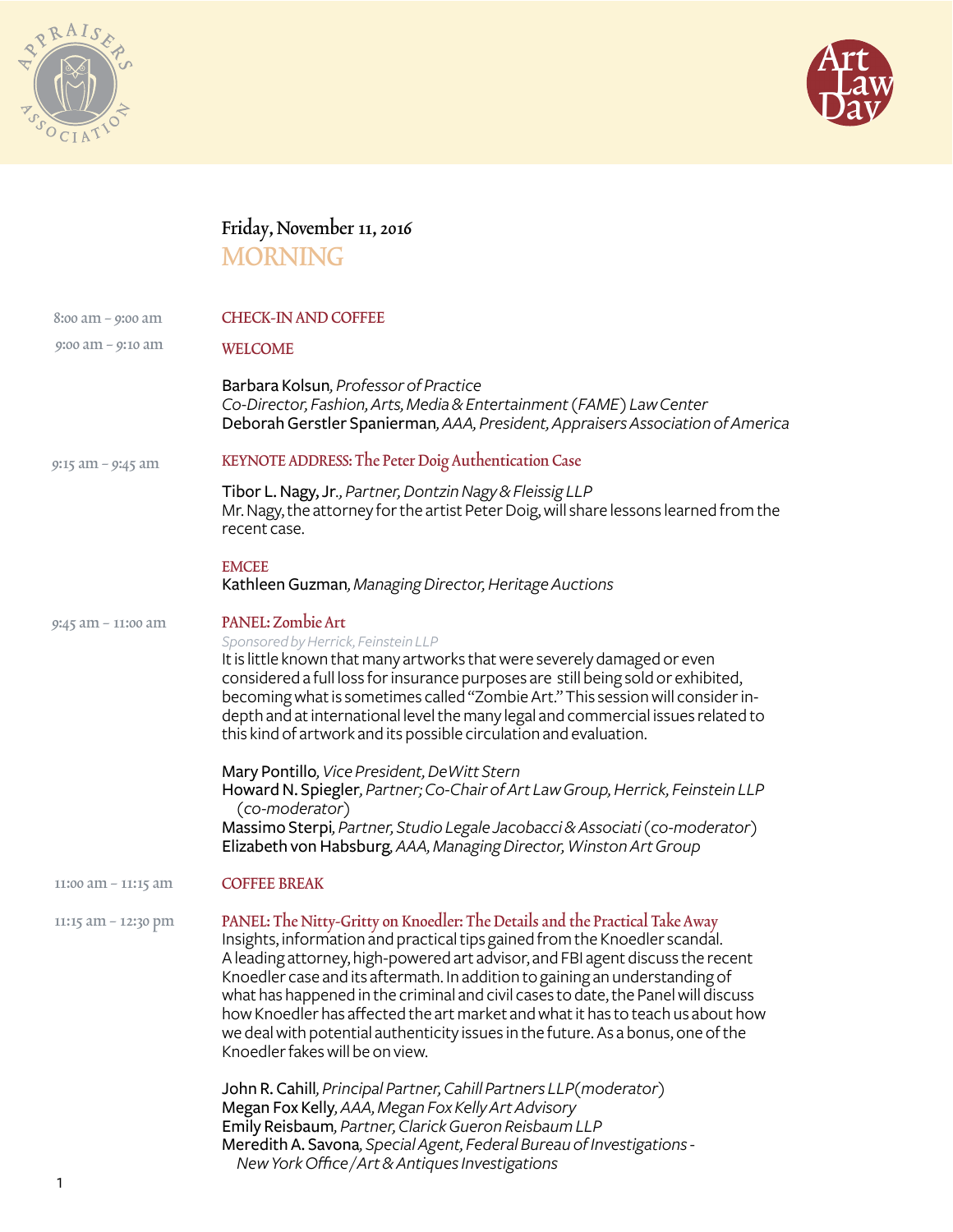



## Friday, November 11, 2016

### **AFTERNOON**

| 12:30 pm - 2:00 pm | <b>LUNCH</b><br>List of neighborhood restaurants provided.                                                                                                                                                                                                                                                                                                       |
|--------------------|------------------------------------------------------------------------------------------------------------------------------------------------------------------------------------------------------------------------------------------------------------------------------------------------------------------------------------------------------------------|
| 2:00 pm - 3:15 pm  | PANEL: Coming and Going:<br>Valuation Issues for the Creation and Dissolution of Art Businesses<br>This panel will discuss the structure of art businesses and what can happen when<br>one wants to or needs to exit such a business. It also explores the roles of lawyers,<br>business appraisers and fine art appraisers in these often difficult situations. |
|                    | Amy J. Goldrich, Of Counsel, Cahill Partners LLP (moderator)<br>Hubert Klein, Partner, EisnerAmper LLP<br>Peter Mahler, Partner, Farrell Fritz, P.C.<br>Renée N. Vara, AAA, Director, VARA ART                                                                                                                                                                   |
| 3:15 pm - 3:25 pm  | <b>COFFEE BREAK</b>                                                                                                                                                                                                                                                                                                                                              |
| 3:25 pm - 4:40 pm  | PANEL: Panama Papers<br>This panel will explain and discuss issues related to money laundering, off-shore<br>assets and restitution.                                                                                                                                                                                                                             |
|                    | Leila Amineddoleh, Founding and Managing Partner,<br>Amineddoleh & Associates LLC<br>Julia Halperin, Museums Editor, The Art Newspaper<br>Jason Kleinman, Partner as of January 1, 2017, Herrick, Feinstein LLP<br>Christopher A. Marinello, CEO, Art Recovery International (moderator)                                                                         |
| 5:00 pm - 6:00 pm  | <b>RECEPTION</b><br>Sponsored by Cahill Partners LLP<br>Join us for cocktails and canapés<br>Salmagundi Club<br>47 Fifth Avenue, between 11th and 12th street, New York City<br>A map has been provided for your convenience in the printed materials.                                                                                                           |

The program qualifies for 6.5 Professional Practice/ Practice Management CLE units. Appraisers Association members earn 6 CE credits.

Art Law Day will not be recorded.

The **Appraisers Association of America**, established in 1949, is the premier national association of personal property appraisers serving the arts, legal, and<br>financial communities, as well as the general public. Our membe equitable distribution, and liquidation purposes. Members are required to produce appraisal reports that comply with the Uniform Standards of Professional Appraisal Practice (USPAP) issued by the congressionally authorized Appraisal Foundation.